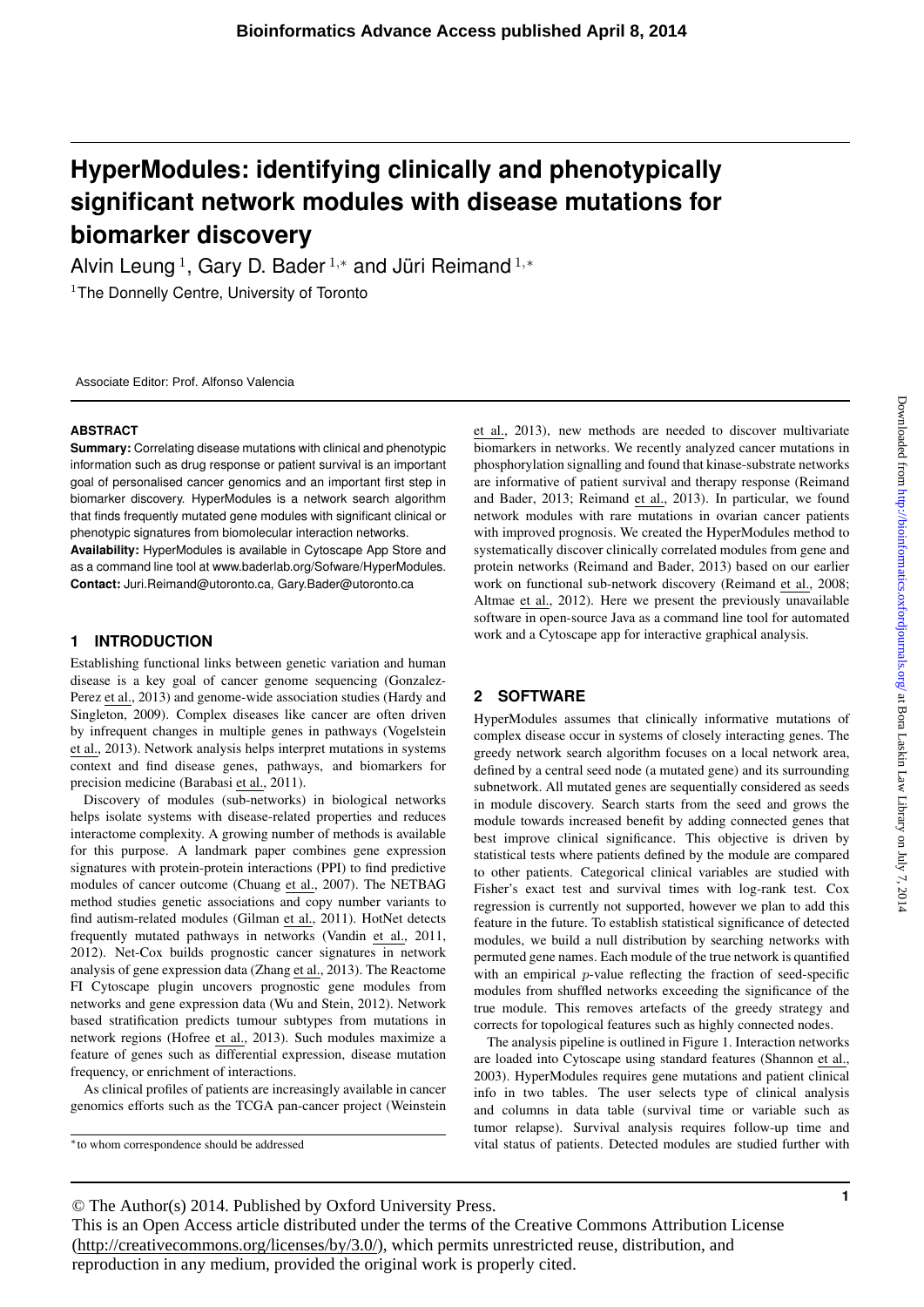

Fig. 1. HyperModules requires three inputs - (1) mutated genes in patients, (2) patient clinical information, and (3) protein or gene network. Search is performed for all mutated genes as seeds (4). Network visualisation, clinical variable statistics and data export facilitate further analysis (5).

network visualisation, survival curves, and data export. We tested HyperModules on protein networks to find survival modules with cancer mutations. We extracted three human PPI networks of variable size from iRefWeb (Turner et al., 2010), and five cancer mutation datasets from ICGC portal v.12 (Supplementary Figure 1). For example, network analysis of 30,000 interactions with 121 liver cancer patients, 686 mutated genes, and 10,000 permutations takes 10 min on a 8-core computer with 16 GB RAM. HyperModules is thus applicable to a range of networks and mutation datasets.

## **3 EXAMPLE ANALYSIS**

An example dataset is provided in Supplementary File 1. It comprises 183 ovarian cancer patients from the TCGA study (Cancer Genome Atlas Research Network, 2008) and the network of 4,823 kinase-substrate interactions from our earlier study (Reimand and Bader, 2013). The ovarian cancer mutations are restricted to 163 proteins with single nucleotide variants affecting protein phosphorylation sites or kinase domains. Two sets of modules were computed with 10,000 network permutations and are shown in Supplementary Figures 2-3. First, the search for survival correlations in the kinase-substrate network with log-rank test identified 19 modules where associated patients have significantly different survival rates compared to other patients in the cohort (empirical  $p \leq 0.05$ ). Second, the categorical variable search with Fisher's exact test revealed 5 modules with significant enrichment of alive patients (empirical  $p \leq 0.05$ ). The modules are also summarised in Supplementary Table 1.

## **4 DISCUSSION**

HyperModules is a biological network-mining algorithm that reveals modules of interacting genes with clinically informative disease mutations. Diverse biomolecular interaction networks can be analysed, including PPI networks, gene regulatory networks, and curated biological pathways. Disease mutations are also broadly defined. While we initially studied cancer point mutations, other types of alterations such as copy number and gene expression changes can be used. HyperModules finds correlations with groups of genes where mutations may be infrequent but the signature strengthens through network integration. Such modules are not often directly usable as biomarkers due to small sample size, however

we believe that our approach helps discover genes and pathways as potential multivariate biomarkers for further experiments.

# **ACKNOWLEDGEMENTS**

We thank Jason Montojo and Harold Rodriguez for Cytoscape help. This work was supported by NRNB (US NIH NCRR grant P41 GM103504) and Google (Google Summer of Code 2013).

## **REFERENCES**

- Altmae,S, Reimand,J, Hovatta,O, Zhang,P, Kere,J, et al. (2012) Research resource: interactome of human embryo implantation: identification of gene expression pathways, regulation, and integrated regulatory networks. Mol. Endocrinol., 26 (1), 203–217.
- Barabasi,AL, Gulbahce,N and Loscalzo,J (2011) Network medicine: a network-based approach to human disease. Nat. Rev. Genet., 12 (1), 56–68.
- Cancer Genome Atlas Research Network (2008) Integrated genomic analyses of ovarian carcinoma. Nature, 474, 609-15.
- Chuang,HY, Lee,E, Liu,YT, Lee,D and Ideker,T (2007) Networkbased classification of breast cancer metastasis. Mol. Syst. Biol., 3, 140.
- Gilman,SR, Iossifov,I, Levy,D, Ronemus,M, Wigler,M et al. (2011) Rare de novo variants associated with autism implicate a large functional network of genes involved in formation and function of synapses. Neuron, 70 (5), 898–907.
- Gonzalez-Perez,A, Mustonen,V, Reva,B, Ritchie,GR, Creixell,P., et al. (2013) Computational approaches to identify functional genetic variants in cancer genomes. Nat. Methods, 10 (8), 723–729.
- Hardy,J and Singleton,A (2009) Genomewide association studies and human disease. N. Engl. J. Med., 360 (17), 1759–1768.
- Hofree,M, Shen,JP, Carter,H, Gross,A and Ideker,T (2013) Network-based stratification of tumor mutations. Nat. Methods, 10 (11), 1108–1115.
- Reimand,J and Bader,GD (2013) Systematic analysis of somatic mutations in phosphorylation signaling predicts novel cancer drivers. Mol. Syst. Biol., 9, 637.
- Reimand,J, Tooming,L, Peterson,H, Adler,P and Vilo,J (2008) GraphWeb: mining heterogeneous biological networks for gene